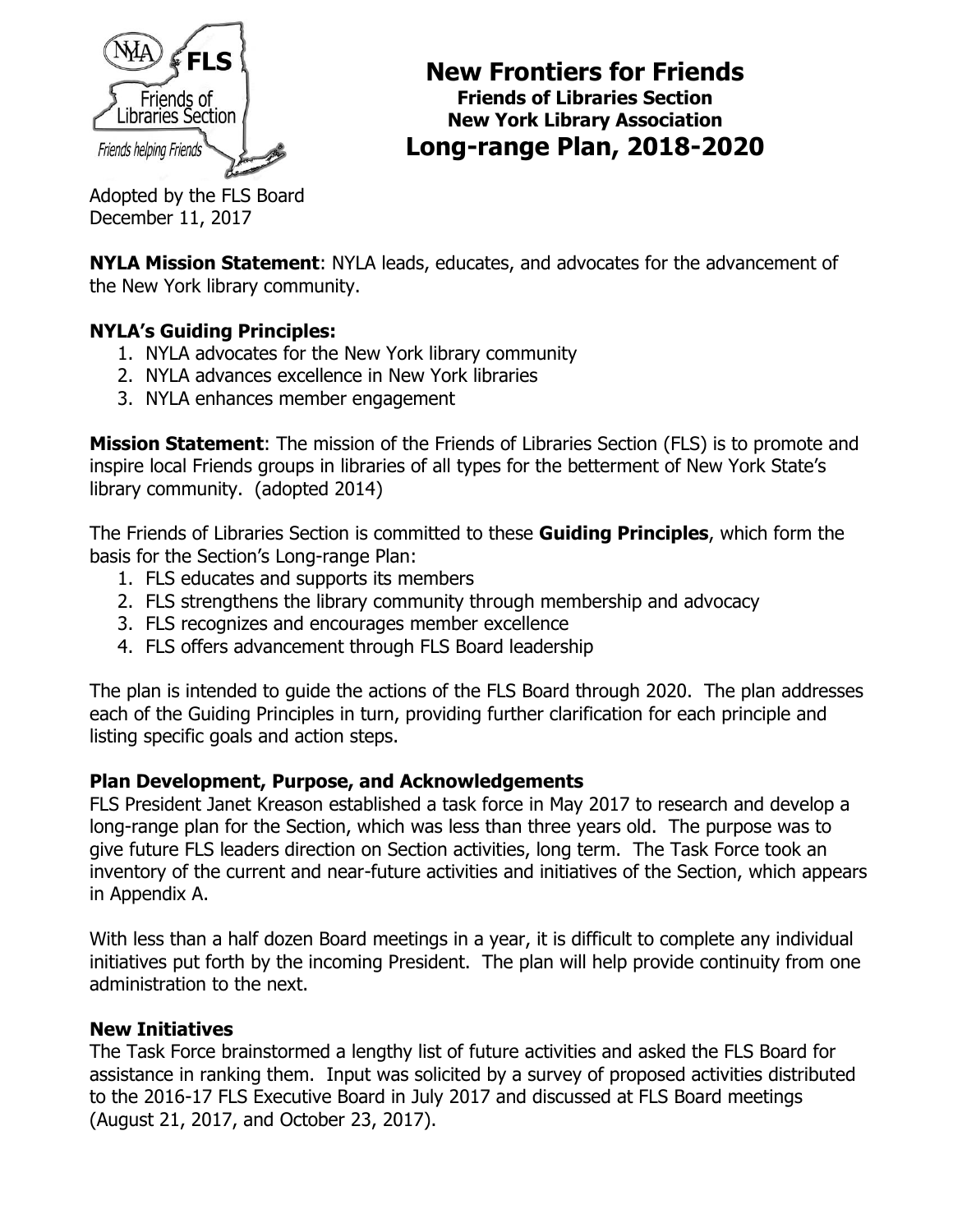FLS Long-range Plan 2018-2020 page 2

The plan was prepared by these Task Force members: Rebecca Fuss, First Vice President/President-Elect; Terry Mulee, Second Vice President; Lisa C. Wemett, Past President (2015).

#### **Plan Elements**

The Long Range Plan of the Friends of Libraries Section is intended to provide a broad sense of direction for the FLS Executive Board and future FLS Presidents. It is not an operational manual. The goals chosen provide a vision of success, which may need to be modified as circumstances change or the Association selects new initiatives for its units. The intention is to provide the FLS Board and officers with flexible guidance. The FLS Presidents should initiate an annual review of the plan during their administration, to guide the work of the Section and with an eye toward the plan that will follow.

#### **Plan Format and Structure**

The plan's recommendations for ongoing and future action are reflected in the following structure:

A **Goal** is a broad statement of an anticipated future condition. The goals are arranged by Guiding Principle.

An **Action** is a specific step or series of steps that can be taken toward achievement of the goal. The goals and actions are not weighted or presented in any particular order of importance.

**Responsible Parties** are the entities who will be involved and take accountability for implementing and completing the proposed actions. They are indicated by Board or volunteer title, not by the individual who currently holds that office (e.g., Second Vice President for Membership, Newsletter Editor, Coordinator of Daniel W. Casey Library Advocacy Award, FLS Representative to a NYLA committee, etc.). "FLS Board" means the entire Board would be responsible to carry out this action.

The **Timeframe** column is the proposed timeline for an action to be taken.

The **Measure(s) of Success** are methods or ways that stakeholders will know if the goals and actions were achieved. Some examples of measurements are reports; survey results; anecdotal information; number of new members; number of participants in a training session; collection and analysis of data; anecdotal feedback; regular updates of website information; number of training or conference programs offered; increased number of activities/initiatives; increased revenue; overall level of involvement by Board members; cost-benefit analysis of a project.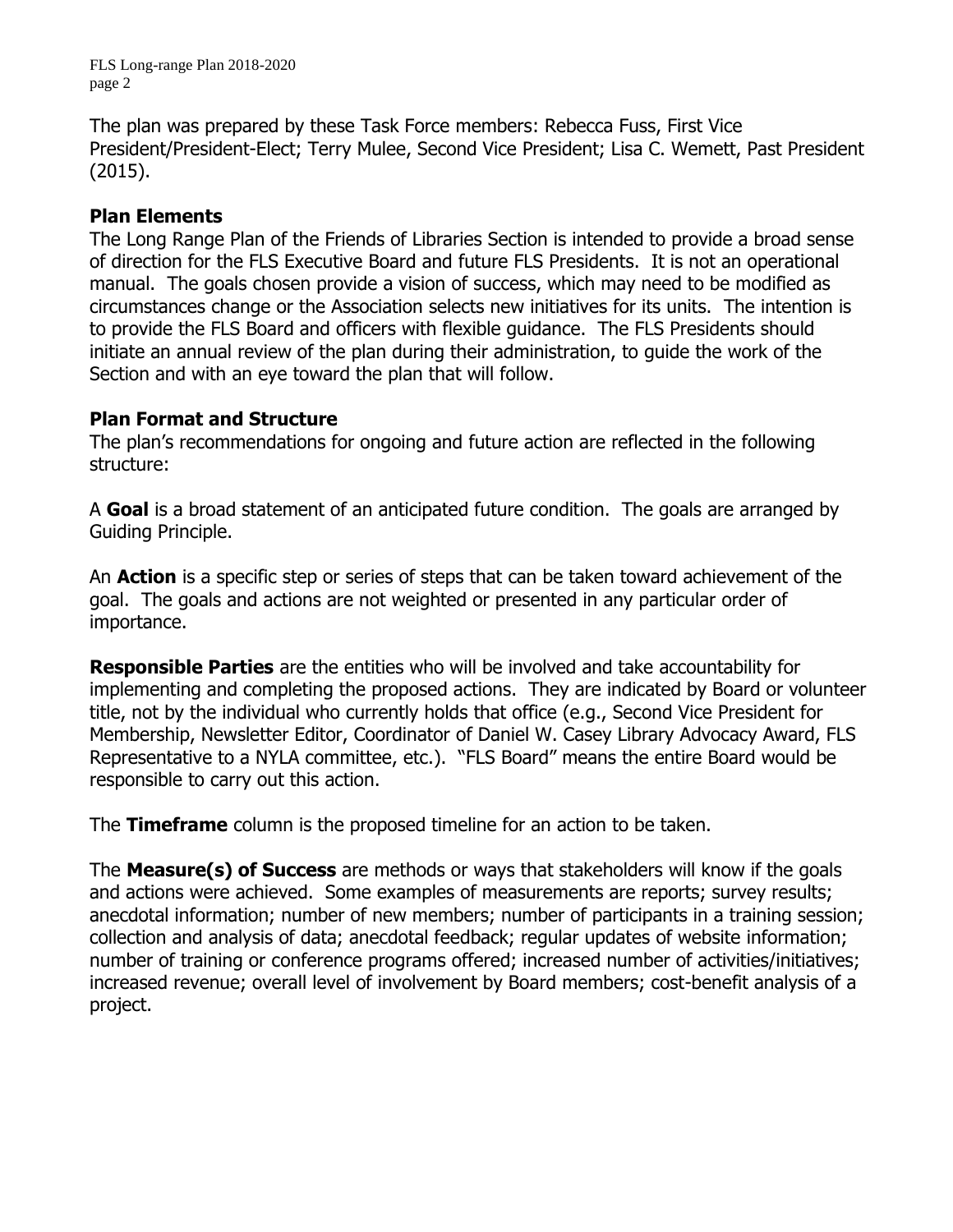#### **Summary of all Goals in the Friends of Libraries Section's Long-range Plan, 2018-2020**

**Guiding Principle #1.** FLS educates and supports its members

- **Goal A. FLS develops resources that meet the needs of and reflect the interests of its members and the library community.**
- **Goal B. Continuing education activities presented by FLS are excellent quality, relevant, and effective for its members and the library community.**
- **Goal C. The FLS Board hosts regional events in geographically diverse areas to connect with members and recruit potential members, both individuals and organizations.**

**Guiding Principle #2.** FLS strengthens the library community through membership and advocacy

- **Goal D. FLS creates multiple opportunities and pathways for member involvement, providing leadership opportunities within the work of the Section.**
- **Goal E. FLS influences legislation that has an impact on libraries and library funding by communicating regularly with elected officials at the state and federal levels.**
- **Goal F. The library community regards FLS and NYLA as resources and sources of guidance for issues concerning Friends organizations in libraries of all types.**

**Guiding Principle #3.** FLS recognizes and encourages member excellence

▪ **Goal G. Awards given by FLS are perceived as prestigious and a benefit of membership, attracting nominations for highly qualified individuals or groups.**

**Guiding Principle #4.** FLS offers advancement through FLS Board leadership

▪ **Goal H. Section members consider FLS Board volunteers as knowledgeable, helpful, and above all, Friendly.**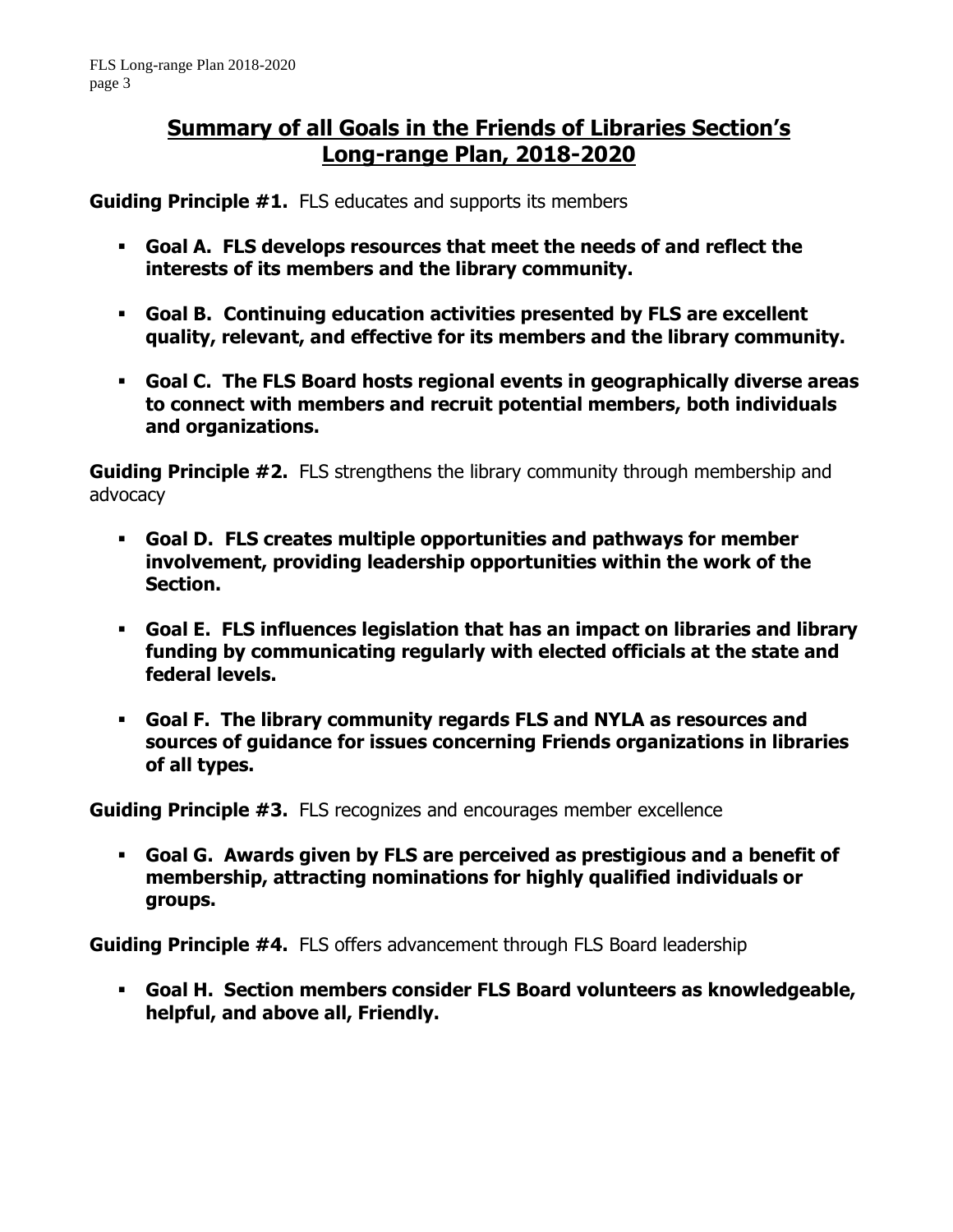# **Guiding Principle #1: FLS educates and supports its members**

## **Goal A. FLS develops resources that meet the needs of and reflect the interests of its members and the library community.**

| <b>Action Steps</b>                                                                                                                                                                                                                        | <b>Responsible Party or</b><br><b>Parties</b>                                                                                                       | <b>Timeframe</b> | <b>Measures of Success</b>                                                                                                                                                                                                                                                                                                                                                                                                                                               |
|--------------------------------------------------------------------------------------------------------------------------------------------------------------------------------------------------------------------------------------------|-----------------------------------------------------------------------------------------------------------------------------------------------------|------------------|--------------------------------------------------------------------------------------------------------------------------------------------------------------------------------------------------------------------------------------------------------------------------------------------------------------------------------------------------------------------------------------------------------------------------------------------------------------------------|
| A-1. Provide Friends with a presence<br>through a dedicated page on NYLA's<br>website to promote the work of Friends<br>of the Library organizations and<br>disseminate information effectively.                                           | FLS Webmaster; FLS Board                                                                                                                            | Ongoing          | Regularly updated content on website;<br>Suggestions from FLS Board on useful<br>subject matter; Positive feedback from<br>members and library community                                                                                                                                                                                                                                                                                                                 |
| A-2. Collaborate with the NYLA Executive<br>Director to expand content of sample<br>policies, procedures, and forms in NYLA's<br>database to include examples from<br>Friends of the Library organizations that<br>promote best practices. | FLS Conference Curator; FLS<br>Representative to NYLA<br><b>Continuing Education</b><br>Committee; FLS Webmaster;<br><b>NYLA Executive Director</b> | 2018, Ongoing    | Permissions received from Friends<br>organizations to share their policies or<br>procedures; A section on Friends of<br>Libraries organizations will be added to<br>NYLA policy database; Number of new<br>policy and procedure samples added;<br>Positive feedback from members and<br>library community indicating effect of<br>policies on library operations; Direct link<br>to database under "Career Resources"<br>from Friends of Libraries Section's<br>webpage. |
| A-3. Add to FLS webpage a frequently<br>asked questions section by topic and an<br>online bibliography on Friends topics and<br>resources.                                                                                                 | FLS Webmaster; FLS<br>Representative to NYLA<br><b>Continuing Education</b><br>Committee                                                            | 2019             | Analysis of website's analytics; Questions<br>are answered with citations to pertinent<br>reliable resources                                                                                                                                                                                                                                                                                                                                                             |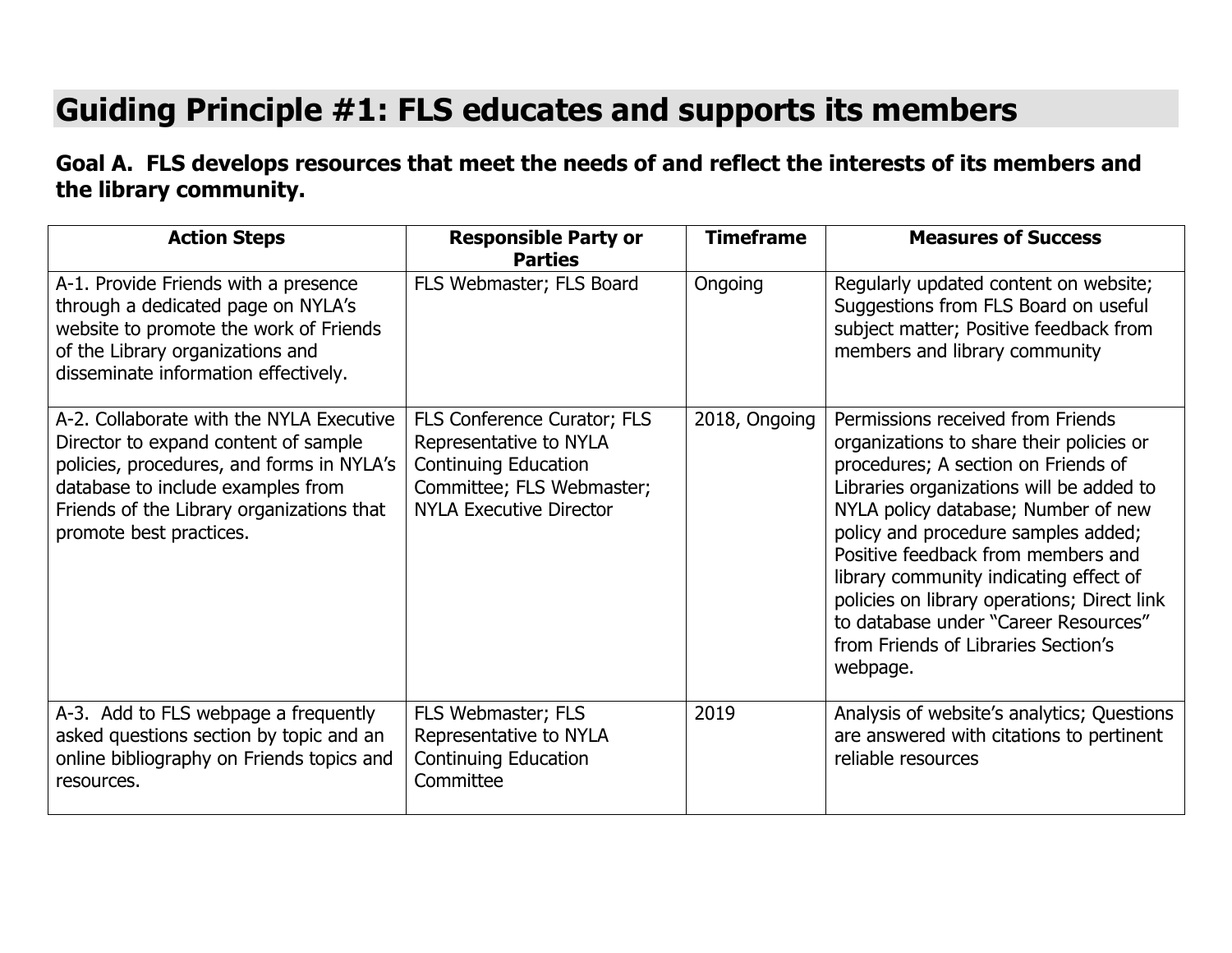### **Goal B. Continuing education activities presented by FLS are excellent quality, relevant, and effective for its members and the library community.**

| <b>Action Steps</b>                                                                                                                                                                                              | <b>Responsible Party or</b><br><b>Parties</b>                                                                                                           | <b>Timeframe</b> | <b>Measures of Success</b>                                                                                                                                                                                                                      |
|------------------------------------------------------------------------------------------------------------------------------------------------------------------------------------------------------------------|---------------------------------------------------------------------------------------------------------------------------------------------------------|------------------|-------------------------------------------------------------------------------------------------------------------------------------------------------------------------------------------------------------------------------------------------|
| B-1. Coordinate top-quality professional<br>development opportunities including<br>presentations at the NYLA Annual<br>Conference, webinars, and regional<br>workshops developed by the Section's<br>leadership. | FLS Representative to NYLA<br><b>Continuing Education</b><br>Committee                                                                                  | Ongoing          | Participate with other NYLA Sections in<br>offering a more robust selection of<br>webinars for the Association's members;<br>Number of workshops offered; Number<br>of people trained; Results of evaluations<br>and feedback from participants |
| B-2. Market and promote Section-<br>sponsored educational activities as a<br>benefit of membership.                                                                                                              | Second Vice President for<br>Membership                                                                                                                 | Ongoing          | Inclusion of educational opportunities in<br>membership literature                                                                                                                                                                              |
| B-3. Expand regional workshops<br>offerings with new topics based on needs<br>of Friends organizations.                                                                                                          | FLS Board; FLS Training<br>Coordinator (to be appointed<br>by FLS President); FLS<br>Representative to NYLA<br><b>Continuing Education</b><br>Committee | 2020             | Topics identified for potential workshops;<br>New workshop developed and offered.                                                                                                                                                               |
| B-4. Work cooperatively with other NYLA<br>units and affiliate organizations (e.g.,<br>Library Trustees Association) in the<br>planning and delivery of professional<br>development offerings.                   | FLS President; FLS Conference<br>Curator                                                                                                                | Ongoing          | Number of FLS sessions at NYLA Annual<br>Conference co-sponsored with other<br>NYLA units and affiliates; Number of<br>affiliate members involved in volunteer<br>tasks.                                                                        |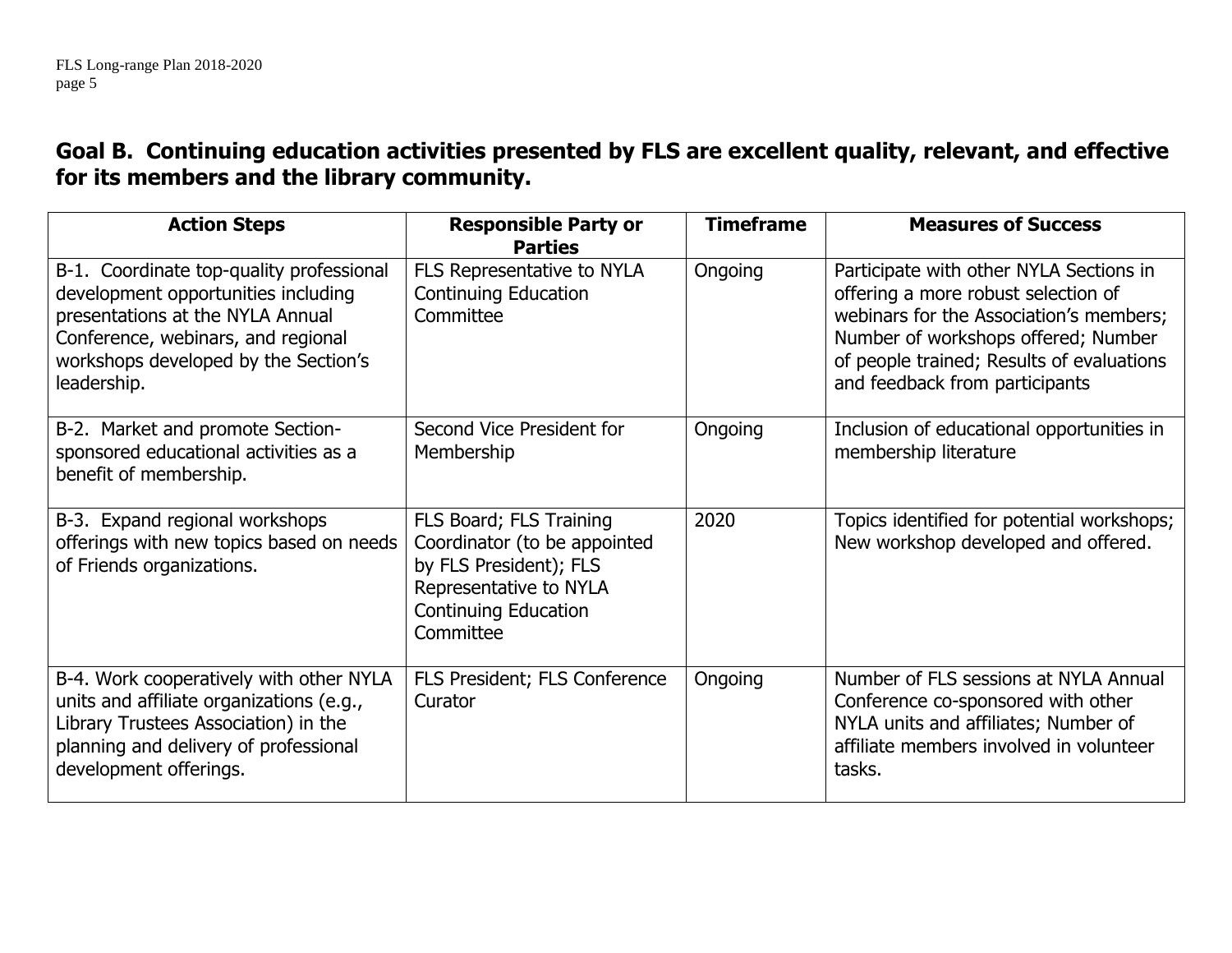### **Goal C. The FLS Board hosts regional events in geographically diverse areas to connect with members and recruit potential members, both individuals and organizations.**

| <b>Action Steps</b>                                                                                                                                                                             | <b>Responsible Party or</b><br><b>Parties</b>                                                                    | <b>Timeframe</b>                           | <b>Measures of Success</b>                                                                                                                                                                               |
|-------------------------------------------------------------------------------------------------------------------------------------------------------------------------------------------------|------------------------------------------------------------------------------------------------------------------|--------------------------------------------|----------------------------------------------------------------------------------------------------------------------------------------------------------------------------------------------------------|
| C-1. Issue an invitation to Friends<br>groups in the region to discuss pertinent<br>topics with the Friends of Libraries<br>Section's Board, in conjunction with an<br>in-person Board meeting. | FLS President; FLS Immediate<br>Past President (or designee);<br>Second Vice President for<br>Membership (RSVPs) | Ongoing,<br>presently one<br>time per year | Number of library systems and libraries<br>represented; Number of individuals (e.g.,<br>Friends volunteers, library directors,<br>trustees) attending                                                    |
| C-2. Promote membership in NYLA to<br>Friends of Libraries groups in western<br>New York State in conjunction with the<br>NYLA 2018 Annual Conference in<br>Rochester.                          | Second Vice President for<br>Membership; FLS Conference<br>Curator for 2018 Annual<br>Conference                 | January to<br>May 2018                     | Direct mailing to groups in western NYS<br>and the Southern Tier; Percentage return<br>on mailing (e.g., FLS memberships;<br>attendees at Annual Conference in the<br>"Friend" category of registration) |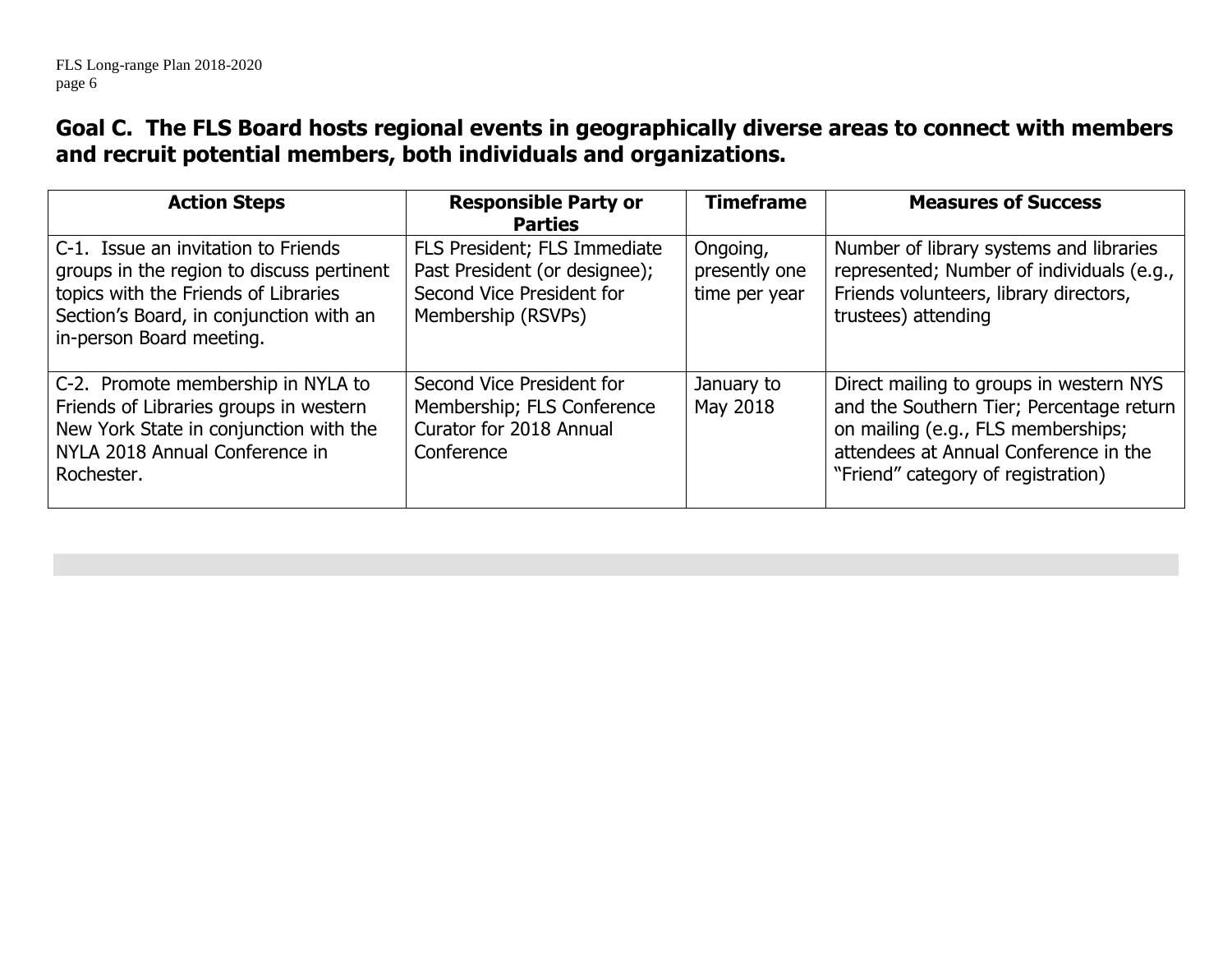## **Guiding Principle #2: FLS strengthens the library community through membership and advocacy**

### **Goal D. FLS creates multiple opportunities and pathways for member involvement, providing leadership opportunities within the work of the Section.**

| <b>Action Steps</b>                                                                                                                                                                         | <b>Responsible Party or</b><br><b>Parties</b>                                                                             | <b>Timeframe</b>         | <b>Measures of Success</b>                                                                                                                                                                                    |
|---------------------------------------------------------------------------------------------------------------------------------------------------------------------------------------------|---------------------------------------------------------------------------------------------------------------------------|--------------------------|---------------------------------------------------------------------------------------------------------------------------------------------------------------------------------------------------------------|
| D-1. Negotiate with NYLA to include<br>Friends groups in the discounted bundle<br>for library systems.                                                                                      | Second Vice President for<br>Membership                                                                                   | 2018-2019                | NYLA Executive Director incorporates<br>Friends groups into membership bundle<br>for systems and their member libraries;<br>Number of organizational memberships<br>gained                                    |
| D-2. Apply additional effort toward<br>retention of current members and<br>recruitment of current NYLA members to<br>add FLS as a Section to their<br>memberships.                          | Second Vice President for<br>Membership                                                                                   | Ongoing                  | Percentage of memberships renewed                                                                                                                                                                             |
| D-3. Develop an active member form, to<br>be widely disseminated, to identify<br>potential volunteers and providing viable<br>options for member involvement in the<br>work of the Section. | FLS President, FLS Immediate<br>Past President, Second Vice<br>President for Membership; FLS<br><b>Conference Curator</b> | Rollout 2018;<br>Ongoing | Form posted on FLS webpage; Number<br>of forms returned; Number of assistant<br>room monitors recruited for annual<br>conference; Number of candidates for<br>FLS Board identified through completed<br>forms |
| D-4. Identify current members for<br>volunteer service and extend invitations<br>to them to become active in Section<br>activities.                                                         | FLS President, FLS Immediate<br>Past President, Second Vice<br>President for Membership; FLS<br><b>Conference Curator</b> | Ongoing                  | Number of volunteers who agree to<br>serve                                                                                                                                                                    |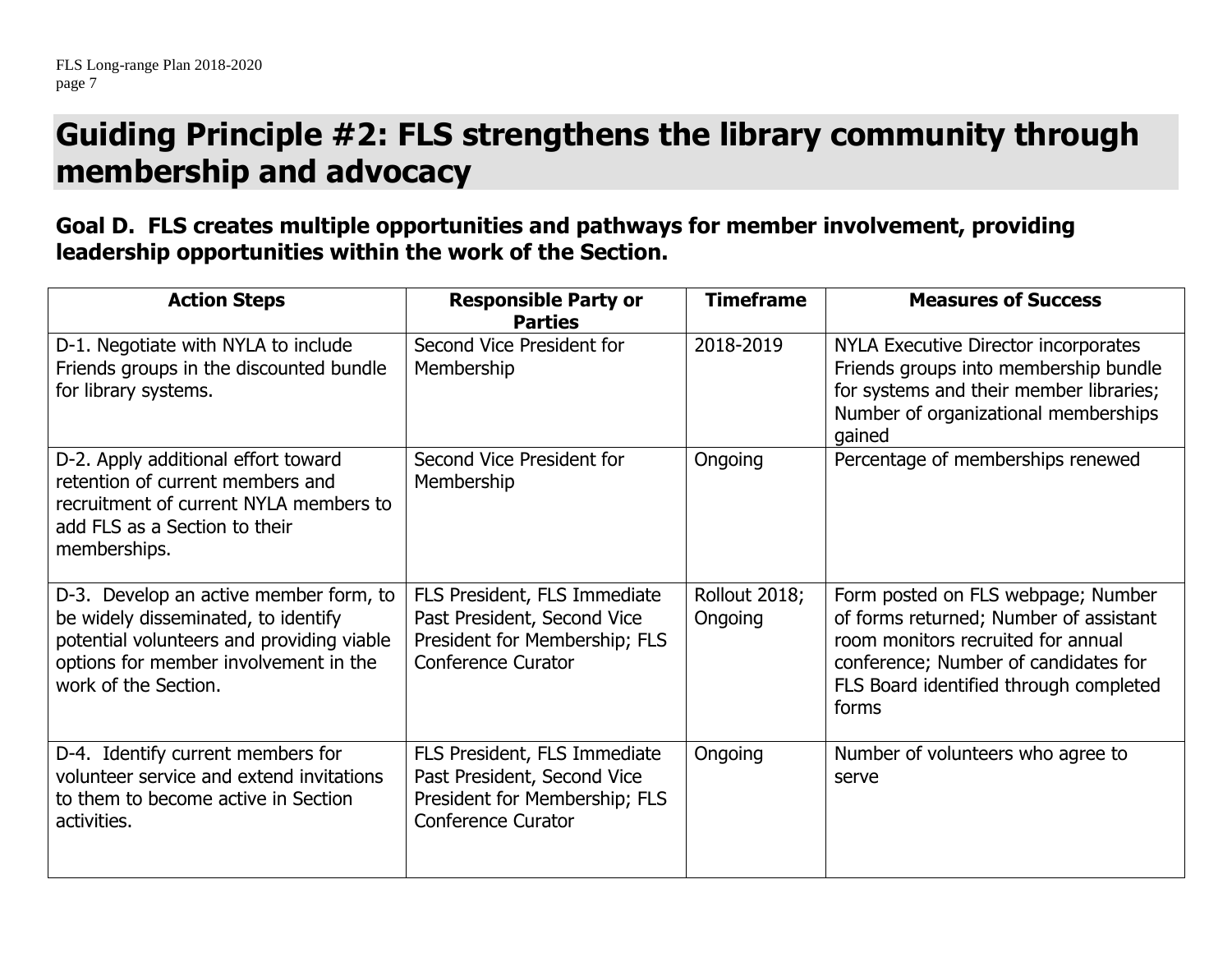| D-5. Identify Friends in academic<br>settings and encourage involvement in<br>  FLS for the groups' growth.                           | <b>FLS Board</b>                                         | Ongoing, with<br>focused effort<br>2019 | Cooperation with NYS Library Assistants<br>Association and NYLA's Academic and<br>Special Libraries Section (ASLS);<br>Increase in number of Friends<br>organizational membership from groups<br>supporting campus libraries |
|---------------------------------------------------------------------------------------------------------------------------------------|----------------------------------------------------------|-----------------------------------------|------------------------------------------------------------------------------------------------------------------------------------------------------------------------------------------------------------------------------|
| D-6. Secure input from FLS members on<br>Long-range Plan 2021-2023 and future<br>initiatives of the FLS Board and the<br>Association. | next Long-range Task Force<br>appointed by FLS President | $2019 -$ early<br>2020                  | Survey developed and distributed to<br>members; Feedback tallied to quide Task<br>Force                                                                                                                                      |

## **Goal E. FLS influences legislation that has an impact on libraries and library funding by communicating regularly with elected officials at the state and federal levels.**

| <b>Action Steps</b>                                                                                                                               | <b>Responsible Party or</b>                                                                                         | <b>Timeframe</b>                      | <b>Measures of Success</b>                                                                                                                                                                                                                           |
|---------------------------------------------------------------------------------------------------------------------------------------------------|---------------------------------------------------------------------------------------------------------------------|---------------------------------------|------------------------------------------------------------------------------------------------------------------------------------------------------------------------------------------------------------------------------------------------------|
|                                                                                                                                                   | <b>Parties</b>                                                                                                      |                                       |                                                                                                                                                                                                                                                      |
| E-1. Enroll the general public and<br>members of Friends of the Library<br>groups in NYLA's "library champions"<br>online advocacy center.        | FLS Representative to the NYLA<br>Legislative Committee; task<br>group appointed by FLS<br>President; FLS Webmaster | 2018<br>development;<br>2019 roll out | Development and distribution of<br>targeting marketing campaign for local<br>Friends groups to carry out in their<br>library's service area; Feedback from<br>libraries selected to pilot campaign;<br>Materials available for use on FLS<br>webpage |
| E-2. Develop and expand advocacy<br>pathways, providing members choices of<br>activities to support the Association's<br>legislative initiatives. | FLS Representative to the NYLA<br>Legislative Committee                                                             | Ongoing                               | FLS membership blasts; Number of FLS<br>members attending NYLA's Advocacy<br>Day; Number of articles in "Friends News"<br>and Notes" about advocacy (e.g., new<br>check off on NYS income tax forms to<br>donate to "Love My Library" fund)          |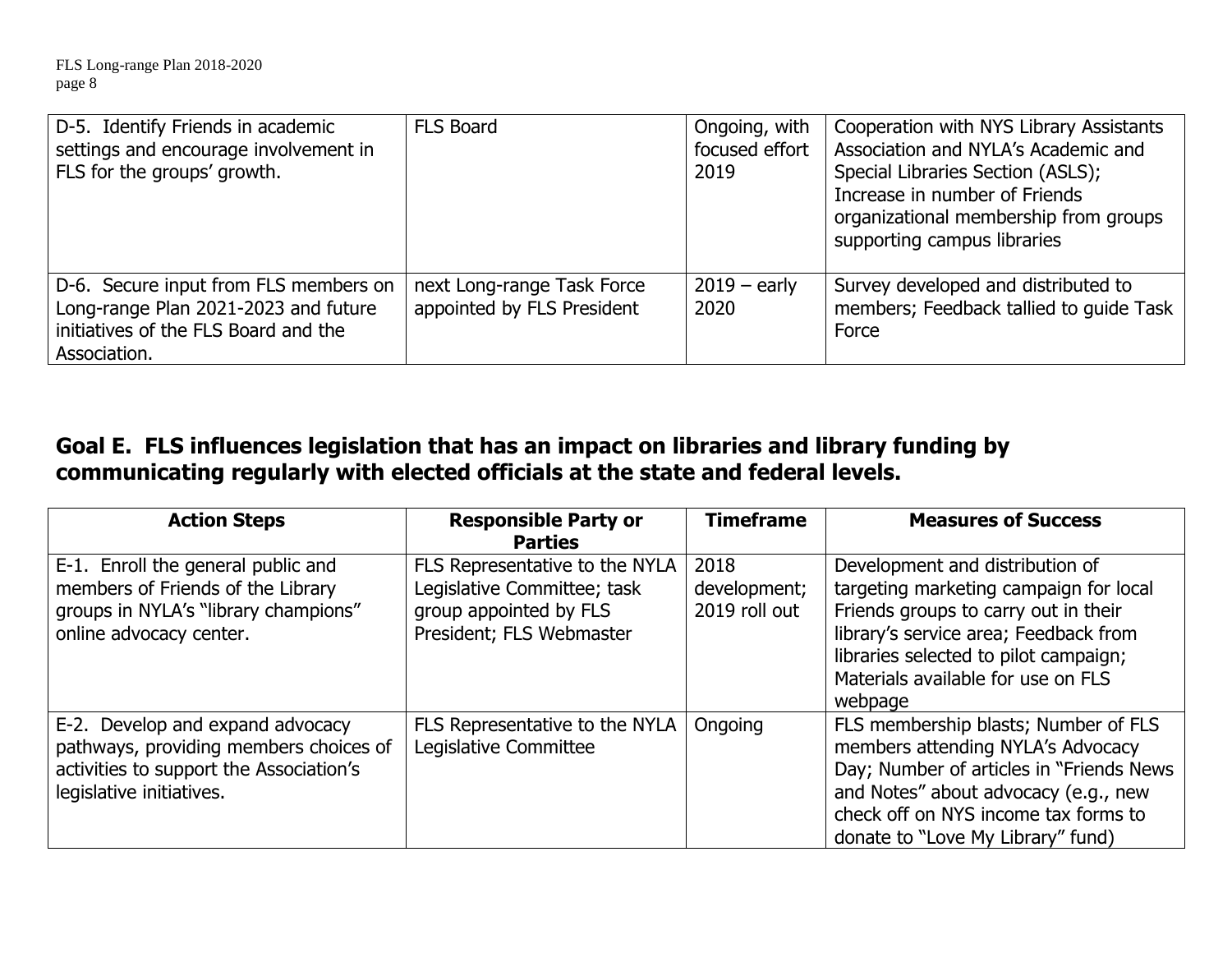### **Goal F. The library community regards FLS and NYLA as resources and sources of guidance for issues concerning Friends organizations in libraries of all types.**

| <b>Action Steps</b>                                                                                                                                                                              | <b>Responsible Party or</b><br><b>Parties</b> | <b>Timeframe</b>            | <b>Measures of Success</b>                                                                                                                                                                                                           |
|--------------------------------------------------------------------------------------------------------------------------------------------------------------------------------------------------|-----------------------------------------------|-----------------------------|--------------------------------------------------------------------------------------------------------------------------------------------------------------------------------------------------------------------------------------|
| F-1. Prepare members of the FLS Board<br>to direct inquiries about Friends topics to<br>Section resources, both online and<br>knowledgeable persons for assistance,<br>with consistent messages. | FLS President; FLS Board                      | 2018, 2019,<br>then ongoing | Inquiries and responses to be<br>incorporated into the "Frequently Asked<br>Questions" section of the FLS webpage;<br>Review responses with Board members<br>on regular basis; Positive anecdotal<br>feedback from library community |
| F-2. Engage members through the<br>Section's quarterly "Friends News and<br>Notes" newsletter and FLS website.                                                                                   | <b>FLS Newsletter Editor</b>                  | Ongoing;<br>survey 2019     | Number of Friends groups highlighted in<br>articles; Increase in content solicited and<br>submitted by Friends groups about their<br>activities; Feedback from survey of<br>readers to ascertain use of newsletter<br>contents       |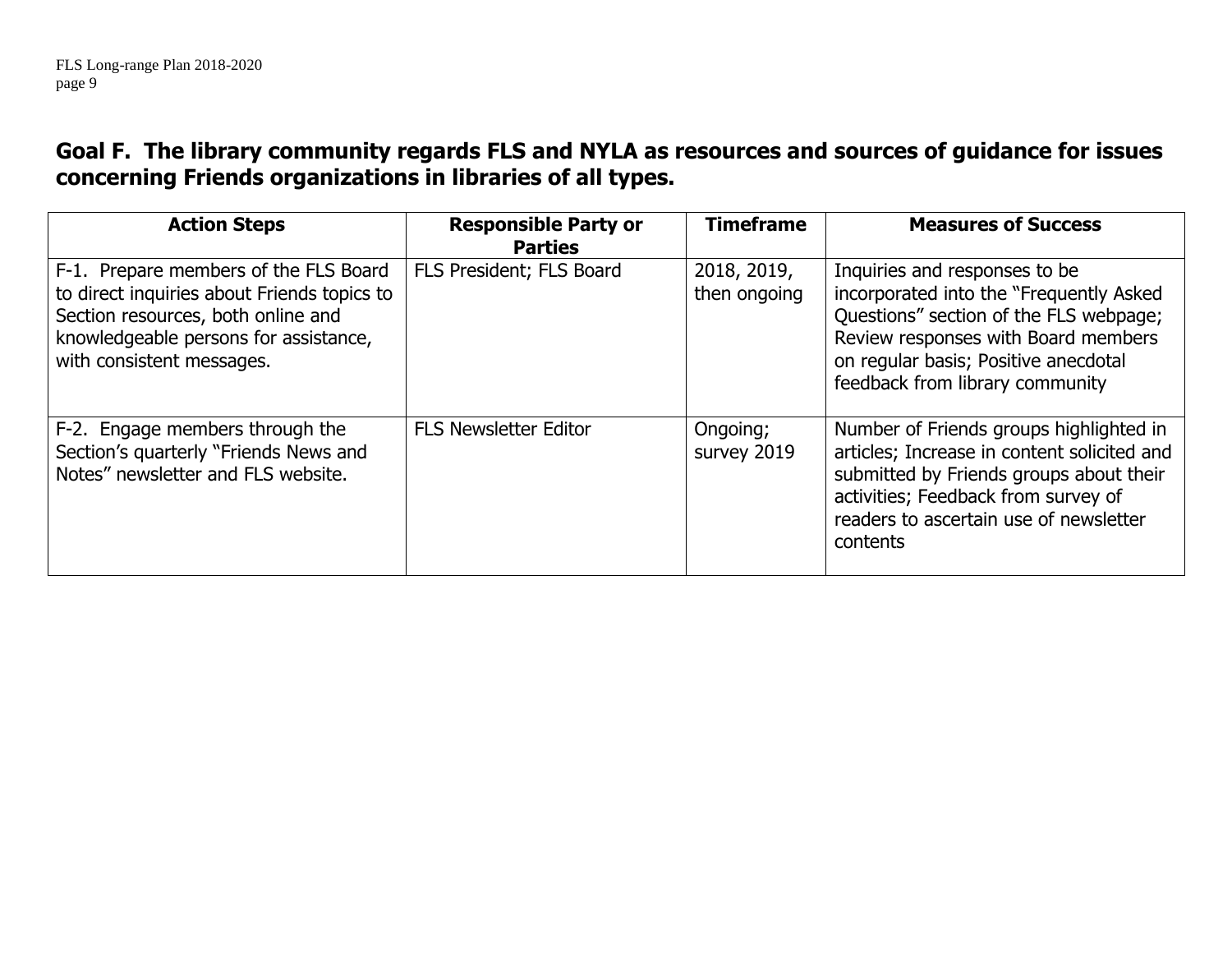## **Guiding Principle #3: FLS recognizes and encourages member excellence**

**Goal G. Awards given by FLS are perceived as prestigious and a benefit of membership, attracting nominations for highly qualified individuals or groups.**

| <b>Action Steps</b>                                                                                                                                                                      | <b>Responsible Party or</b><br><b>Parties</b>                                                                                                                                                                                                       | <b>Timeframe</b>                                    | <b>Measures of Success</b>                                                                                                                                                                                                             |
|------------------------------------------------------------------------------------------------------------------------------------------------------------------------------------------|-----------------------------------------------------------------------------------------------------------------------------------------------------------------------------------------------------------------------------------------------------|-----------------------------------------------------|----------------------------------------------------------------------------------------------------------------------------------------------------------------------------------------------------------------------------------------|
| G-1. Call for nominations for the Daniel<br>W. Casey Library Advocacy Award and<br>the FLS Dewey Fellowship in a timely<br>fashion, clarifying criteria and<br>recognizing past winners. | Second Vice President for<br>Membership (Casey bookmark);<br>FLS Webmaster (applications<br>online; list of winners<br>maintained); Coordinator for<br>FLS Dewey Fellowship Award;<br>Coordinator for the Daniel W.<br>Casey Library Advocacy Award | Ongoing                                             | Number of applications in each award<br>cycle                                                                                                                                                                                          |
| G-2. Appoint a Task Force that will<br>develop the criteria for a new scholarship<br>to be awarded in odd-numbered years<br>and secure underwriting for the same.                        | Members of the FLS Board and<br>other volunteers appointed by<br>the FLS President; leadership of<br><b>Public Libraries Section/NYLA</b>                                                                                                           | <b>December</b><br>2017 through<br><b>Fall 2019</b> | Constructive discussions with PLS/NYLA<br>leadership; Funding received or<br>allocated; Application procedure<br>developed; Marketing plan for promotion<br>of scholarship; Scholarship offered for<br>the 2019 NYLA Annual Conference |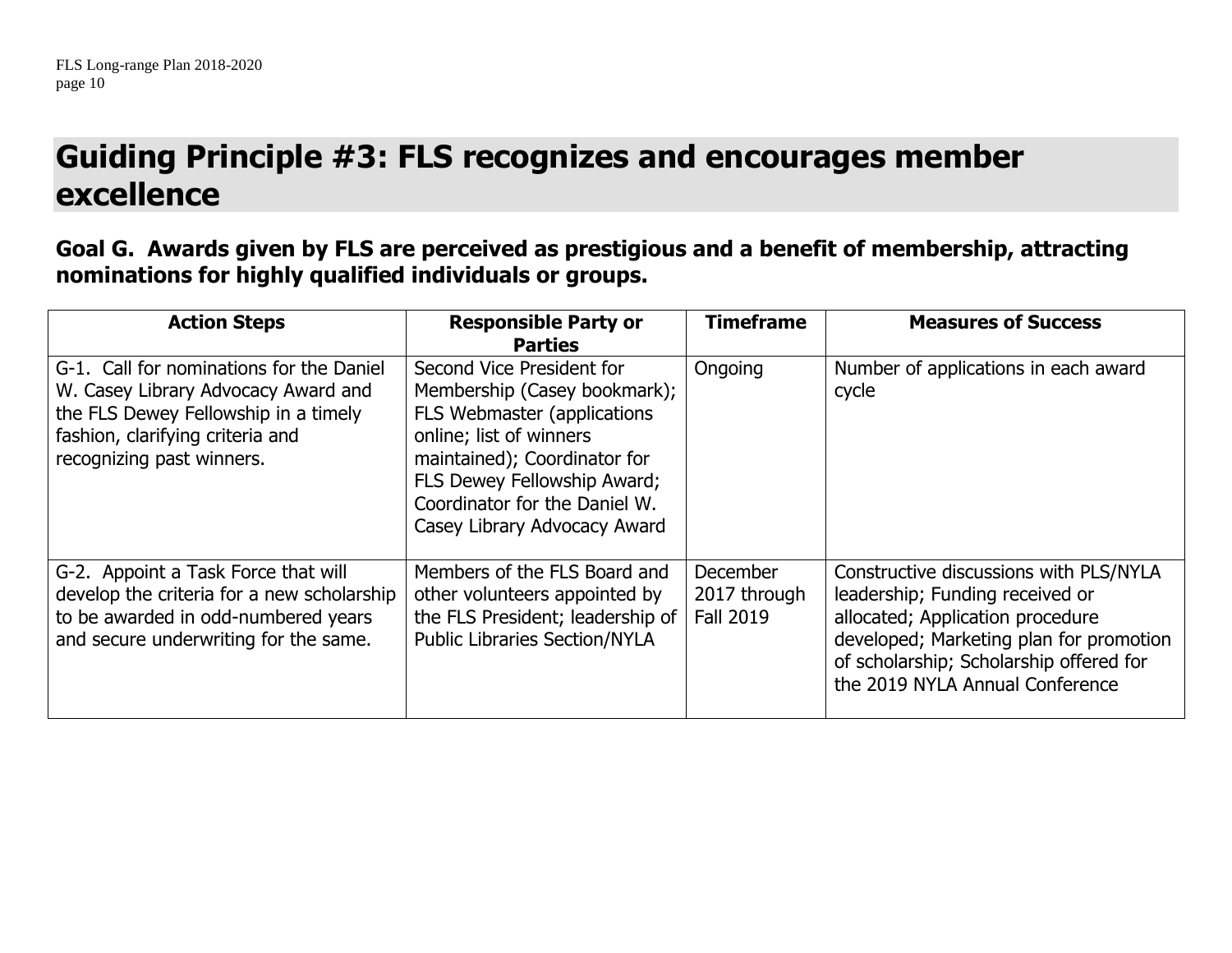## **Guiding Principle #4: FLS offers advancement through FLS Board leadership**

#### **Goal H. Section members consider FLS Board volunteers as knowledgeable, helpful, and above all, Friendly.**

| <b>Action Steps</b>                                                                                                                                                                                                                    | <b>Responsible Party or</b><br><b>Parties</b>                                | <b>Timeframe</b> | <b>Measures of Success</b>                                                                                |
|----------------------------------------------------------------------------------------------------------------------------------------------------------------------------------------------------------------------------------------|------------------------------------------------------------------------------|------------------|-----------------------------------------------------------------------------------------------------------|
| H-1. Identify opportunities for Board<br>leadership for qualified individuals,<br>including committee work to support<br>Section initiatives as an entry to future<br>Board service.                                                   | <b>FLS President</b>                                                         | Ongoing          | Appointments of new members to FLS<br>committees and task forces                                          |
| H-2. Recruit outstanding individuals for<br>volunteer service in elected positions on<br>the FLS Board.                                                                                                                                | <b>FLS Immediate Past President</b><br>(Chair, FLS Nominating)<br>Committee) | Ongoing          | Number of new Board members in each<br>election cycle; Geographic diversity of<br>Board members statewide |
| H-3. Maintain an up-to-date online<br>leadership manual for the FLS Board,<br>Section representatives of NYLA<br>Committees, and coordinators of Section<br>projects, to be reviewed annually.                                         | FLS President; FLS Board; FLS<br>Webmaster                                   | Ongoing          | Periodic updates posted to FLS webpage                                                                    |
| H-4. Encourage FLS Board members to<br>participate in activities within their region<br>(e.g., meet-ups, system-sponsored<br>advocacy events, Friends councils or<br>support groups) to connect with current<br>and potential members. | Second Vice President for<br>Membership (up-to-date<br>membership materials) | Ongoing          | Number of events where FLS Board<br>members are in attendance                                             |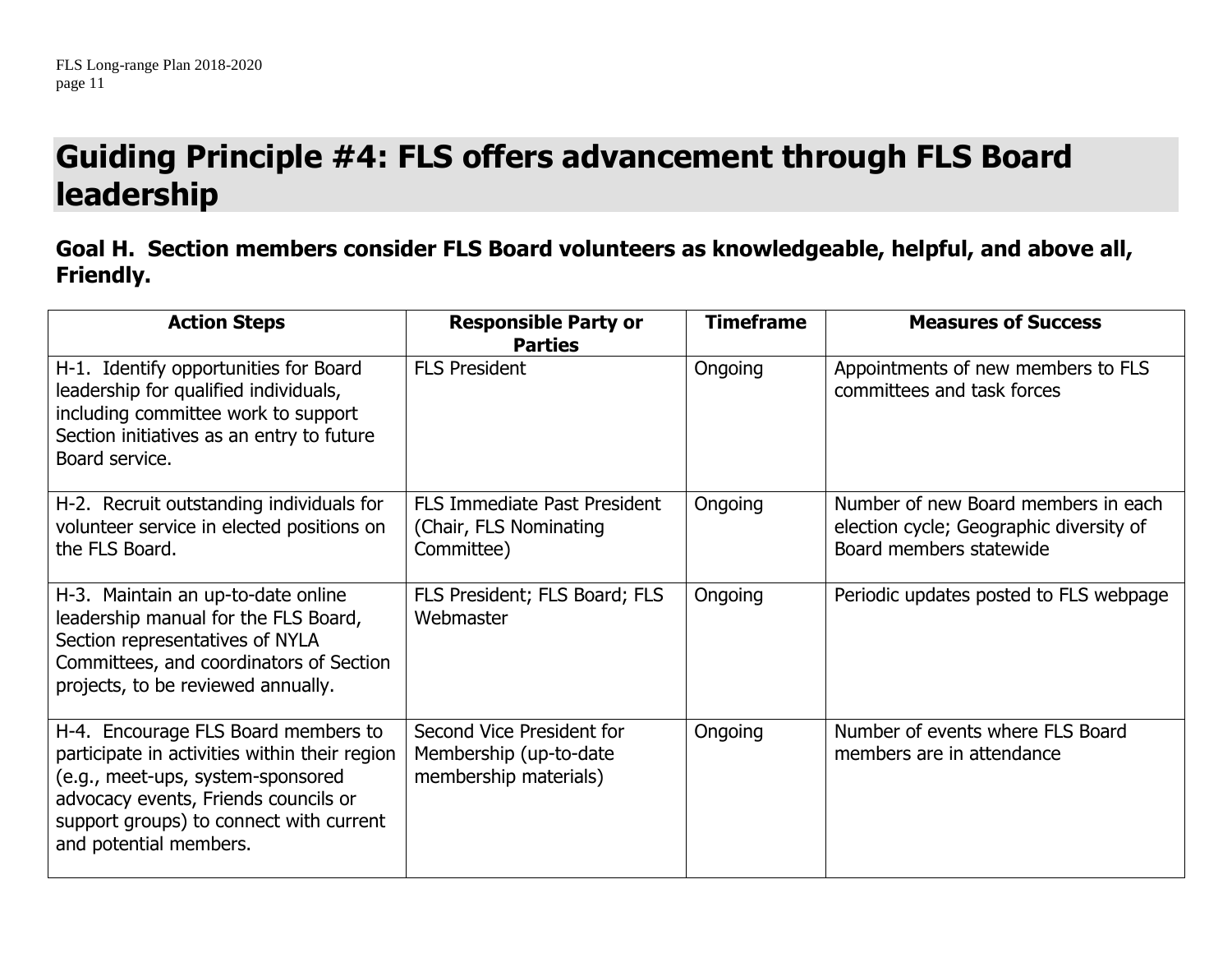| H-5. Establish and maintain an archive    | FLS Board Secretary; FLS      | December    | Electronic archives established; Content |
|-------------------------------------------|-------------------------------|-------------|------------------------------------------|
| of Board documents in an appropriate      | Treasurer; FLS Archivist; FLS | 2017 – June | added after each Board meeting; Finding  |
| format (electronic and/or paper), along   | Webmaster                     | 2018        | aid developed and included in FLS        |
| with a finding aid outlining what will be |                               |             | Leadership Manual                        |
| included in the archives and where.       |                               |             |                                          |
|                                           |                               |             |                                          |

Final 12/11/17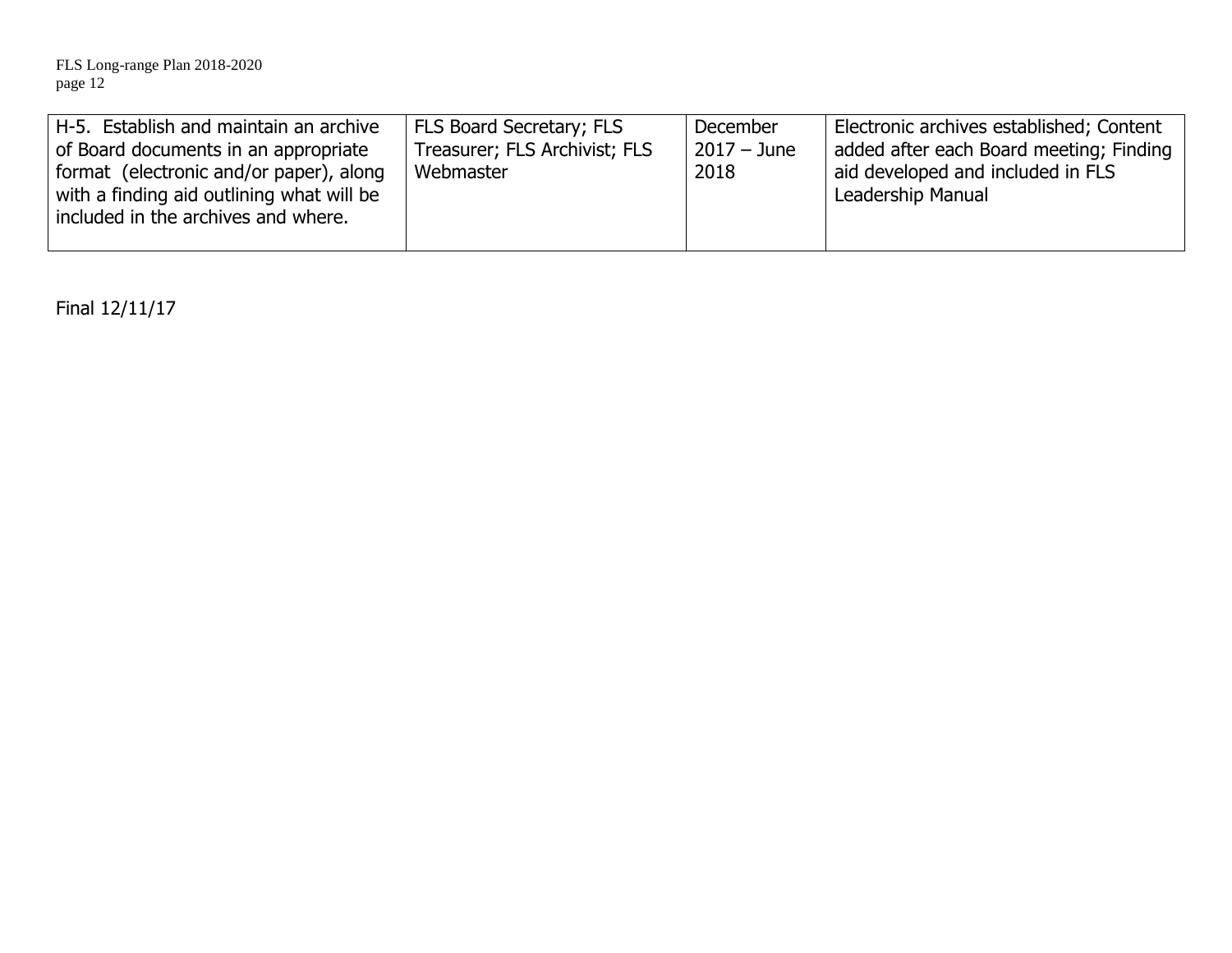## **Appendix A**

At the time the plan was developed, the Task Force took **an inventory of the current and near-future activities and initiatives of the Section**, as follows:

**Annual conference programs**: Since 1993, the Empire Friends Roundtable participated regularly in the NYLA annual conference, averaging three program offerings each year. After a one-year hiatus in 2012, EFR offered 3-4 workshops and a luncheon in both 2013 and 2014. Once established as FLS, the Section has had a conference planner representative on the NYLA Annual Conference Committee and offers 4-5 programs a year, often co-sponsored with monetary support from other Sections and affiliates, notably the Public Library Section and the NYS Library Trustees Association. The Friends & Foundation of the Rochester Public Library also provided funding in 2017. The Section participates actively in the conference trade show with a booth to greet current FLS members and recruit secondary memberships from other NYLA members.

**Consulting on topics about Friends**: In 2015 and 2016, FLS participated in NYLA's "Consultants Give Back: Open Office Hours" at the annual fall conference. Experienced members of the FLS Board held 20-minute appointments with library staff and directors and Friends volunteers to discuss concerns they had about Friends organizations.

**Daniel W. Casey Library Advocacy Award**: Starting in 1993, the Empire Friends Roundtable gave an annual award to honor a single volunteer or a group of supporters in the library community whose efforts had contributed to the growth of libraries or Friends organizations. When the Friends of Libraries Section was established, it determined to continue this tradition. The first Casey Award presented by FLS was in 2015. The recipient receives a plaque for their library. There is no monetary award.

**Encouraging group memberships**: Although Friends groups could always join NYLA as organizational members, NYLA's Executive Director Jeremy Johannesen proposed in 2013 that the groups' elected officers could become non-voting members of NYLA by registering the officers on a form similarly used to register members of library boards of trustees. Non-voting members receive NYLA's "News You Can Use" every week, the NYLA e-Bulletin, advocacy alerts, and other member benefits, such as reduced registration fees for conferences. In 2017, a mass mailing was sent to 300+ Friends groups statewide to encourage their participation in FLS/NYLA. Production and postage costs were split between NYLA and FLS.

**FLS Dewey Fellowship Award:** The award is underwritten by the Lake Placid Foundation and may be awarded by FLS in even-numbered years. The Section was first eligible to select a Dewey Fellow in 2016. The criteria and application procedure were developed by the FLS Board in 2015. The award pays a maximum of \$1,000 of the cost to attend the NYLA Annual Conference. Reimbursements include: registration, a pre-conference continuing education seminar, tickets for various meal functions, lodging, and travel. The Section nominee is ultimately reviewed by the NYLA Awards Committee and approved by NYLA Council.

**FLS Tribute Fund and Honor Roll:** Proposed by the Second Vice President in 2015, the fund was established in 2016 to offset expenses related to the educational and outreach activities of FLS. With three tiers of recognition, individuals or groups can donate to acknowledge the works of an individual, recognize a special occasion, or give any kind of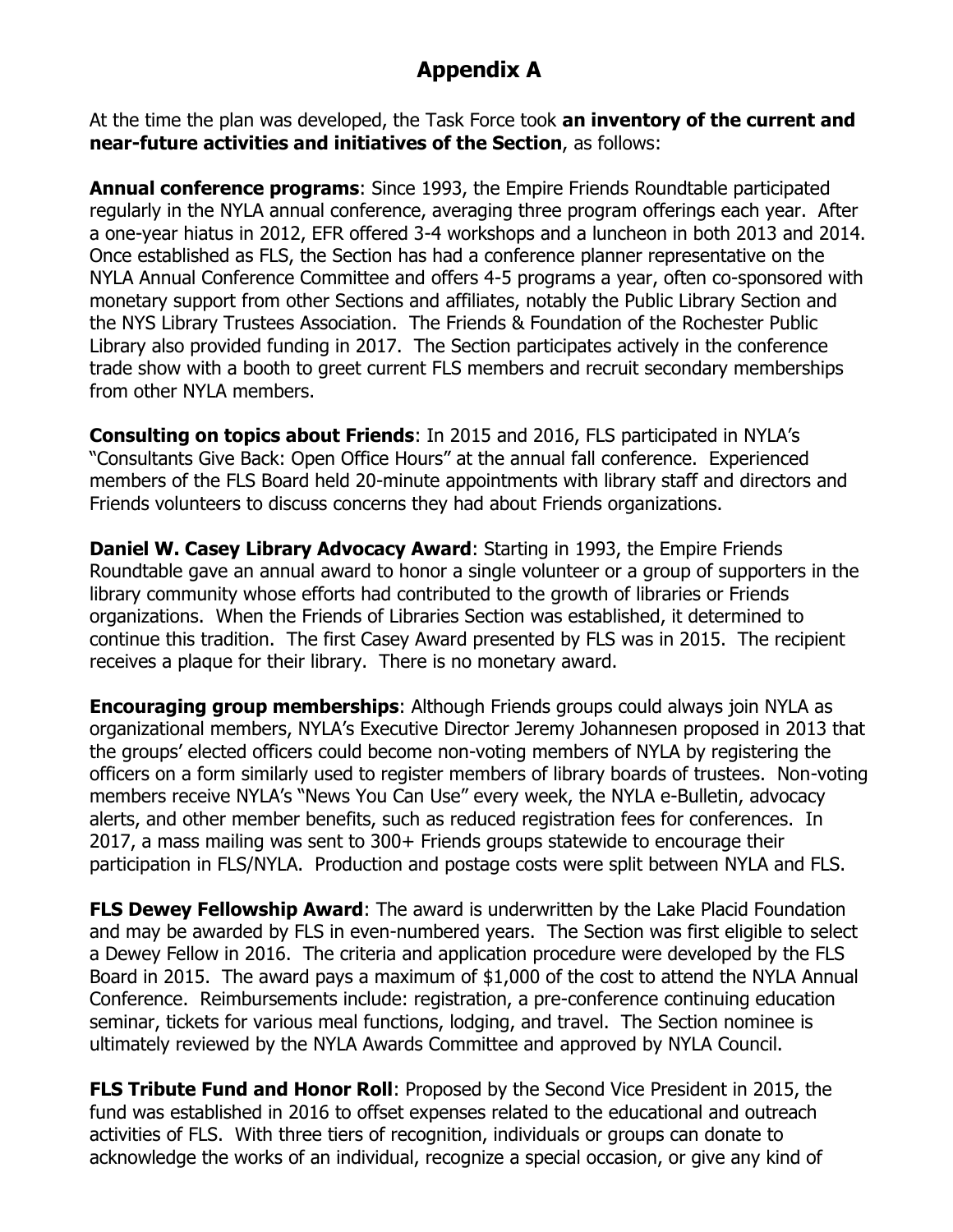FLS Long-range Plan 2018-2020 page 14

"shout out" that will be placed in the FLS "Friends News and Notes" newsletter and on the FLS webpage. Donation levels start at \$10.

**FLS Leadership Manual**: With the start of a new Section in 2014, the President worked with the FLS Board to develop a resource for the policies, procedures, and history of the Section in 2015. Completed in early 2016, the manual is online for use by the members of the Board and any other interested parties looking for best practices. A Table of Contents provides direction to locate pertinent documents, which are posted in PDF format. The Board is tasked with reviewing the manual annually with updates and additions posted as needed.

**Involvement of Section members in FLS work**: The FLS Board as a whole has put forth names of individuals across the state who have the skill sets needed for jobs necessary to help the Section function well. Recruitment of people for vacancies and new initiatives is the role of the current President. The Section's programmer for the NYLA annual conference is encouraged to ask people to take on small jobs, such as presider and assistant room monitor, and to present at the conference, to expose them to volunteer opportunities in the Section.

**Meet-ups**: The FLS Board has one in-person Board meeting annually outside of the NYLA Annual Conference. Beginning in 2015, an invitation was issued to Friends groups in the region of the Board meeting to meet with the FLS Board following the Board's business agenda. Three meet-ups have been held in cooperation with the host library's Friends group: Vestal, Marcellus, and Clifton Park - Halfmoon Public Library. Attendance has been encouraging and growing with each meet-up  $(2015 = 22; 2016 = 31; 2017 = 42)$ . Minutes of the meet-up are sent to those who participated. Coordination of the meet-up is handled by the Immediate Past President or other designee of the President.

**Quarterly newsletter:** With a solid background of three print newsletters annually for the Empire Friends Roundtable, this publishing tradition has continued as a concrete benefit of Section membership. Issues of "Friends News and Notes" now are released quarterly (a fourth issue was added in 2015) and run eight full pages. Print copies are mailed to all members and electronic copies are provided to non-voting members of FLS. All issues are archived electronically on the Section webpage for any interested person to read. A Rochester-based business, General Code, has continued to underwrite the printing costs since 1996. Paid ads were increased in late 2014; there is an option for vendors to pay one time a year for inclusion in all four issues. Articles are a mix of timely administrative information (e.g., tax law considerations for nonprofits) and replicable programs from around NYS which also serve to highlight members' work. Reviews of Section programs at conferences, meet-up topics, and regional workshops educate members on the variety of continuing education opportunities available to them. Terry Mulee serves as editor and makes requests for articles for each issue, including a column by the FLS President. The President is also tasked with contributing regular columns to NYLA's e-Bulletin as an ongoing record of Section activities.

**Legislative proclamation and promotion of National Friends of Libraries Week (NFOLW):** The Section continued the Roundtable's annual initiative to seek a state legislative resolution recognizing the contributions of library Friends groups in honor of NFOLW. Member At Large Sue Swanton has been successful to receive this recognition from elected officials and NFOLW Coordinator and Member At Large Marie Orlando has offered replicas of